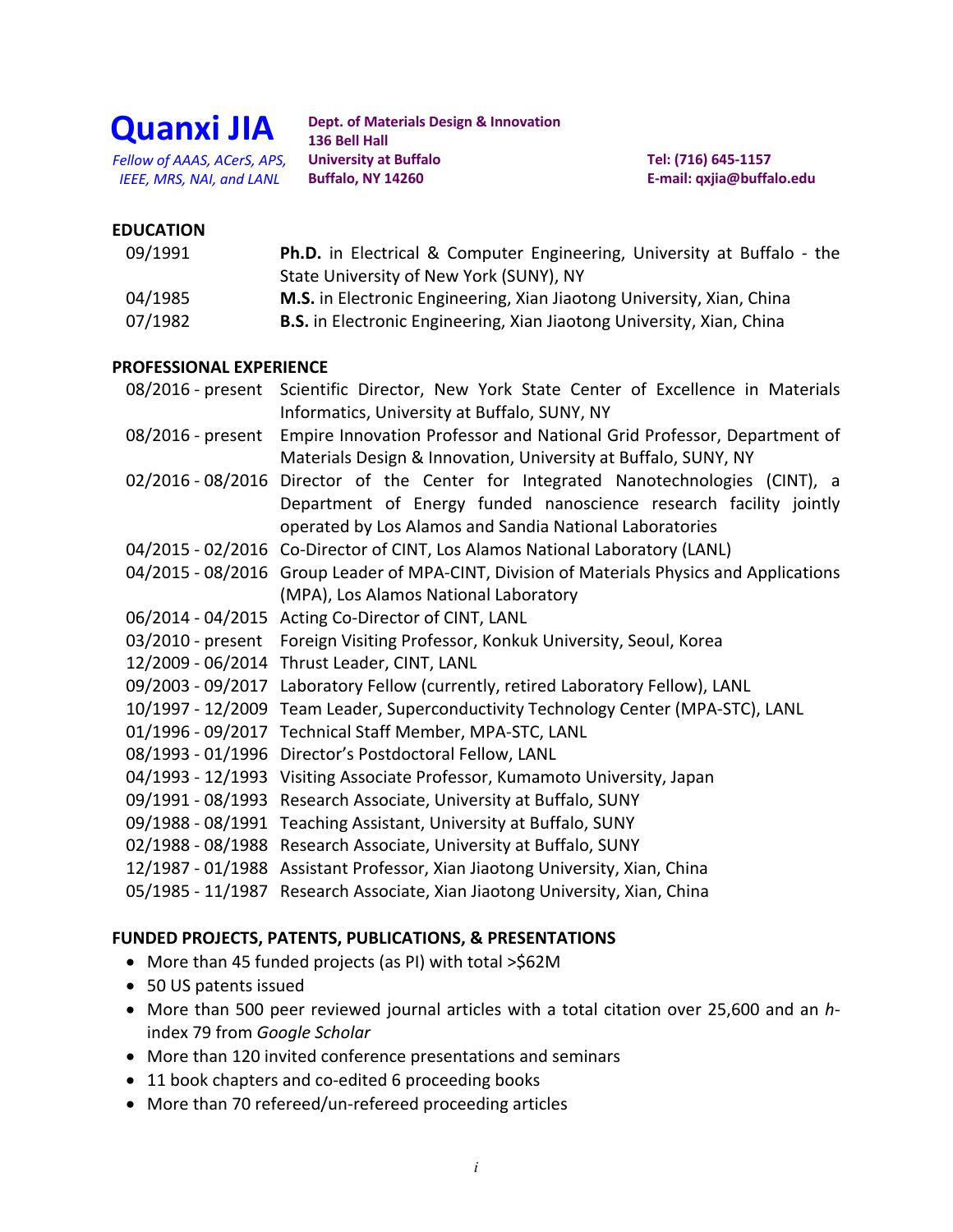#### **RESEARCH INTERESTS**

- Synthesis and structure-property relationships of nanostructured materials, multifunctional materials, thin films and multilayer systems. In particular, the growth of nanocomposite and layered metal-oxide thin films, the growth mechanism, the study of optical/electrical properties of the films, and the device applications of the films
- Novel deposition techniques for the growth of electronic materials with controlled structural and transport properties
- Development and fabrication of high-temperature superconducting films for coated conductors and devices
- Development of quantum devices using high performance superconducting materials
- Development and fabrication of novel solid-state microelectronic/electro-optic devices, research on advanced semiconductor devices and materials
- Development and study of energy materials and devices

# **HONORS & AWARDS**

- *Fellow* of National Academy of Inventors (2018)
- *Fellow* of Institute of Electrical and Electronics Engineers (IEEE) (2017)
- *Fellow* of Materials Research Society (MRS) (2014)
- *Fellow* of American Association for the Advancement of Science (AAAS) (2011)
- Postdoctoral Distinguished Mentor Awards of LANL (2010)
- *Fellow* of American Ceramic Society (ACerS) (2010)
- Adjunct Professor, State Univ. of New Mexico, Las Cruces, NM (2010 2016)
- *Fellow* of American Physical Society (APS) (2009)
- The Outstanding Women's Career Development Mentoring Awards of LANL (2008)
- The Federal Laboratory Consortium for Technology Transfer Awards (2008)
- Adjunct Professor, Jiaotong Univ., Xian, China (2008 2015)
- Asian-American Engineer of the Year Award (2005)
- *Laboratory Fellow* of Los Alamos National Laboratory (2003)
- R&D 100 award Flexible Superconducting Tape (2003)
- Los Alamos National Laboratory Achievement Award (2000)
- R&D 100 award Underground Radio (1998)
- Listed in Marquis *Who's Who*
- Listed in *who's Who in America*
- Listed in *Who's Who in Science and Engineering*
- Listed in *American Men and Women of Science*
- Award for Excellence in Industrial Partnerships at LANL (1996)
- National Link Foundation Fellowship Award (1990 1991)
- Distinguished Teaching Award at Jiaotong University (1986 1987)

# **PROFESSIONAL SERVICES**

- Editor-in-Chief of *Materials Research Letters*, Taylor & Francis Group (2013 present)
- Principal Editor of *Journal of Materials Research*, Cambridge Core (July 2018 present)